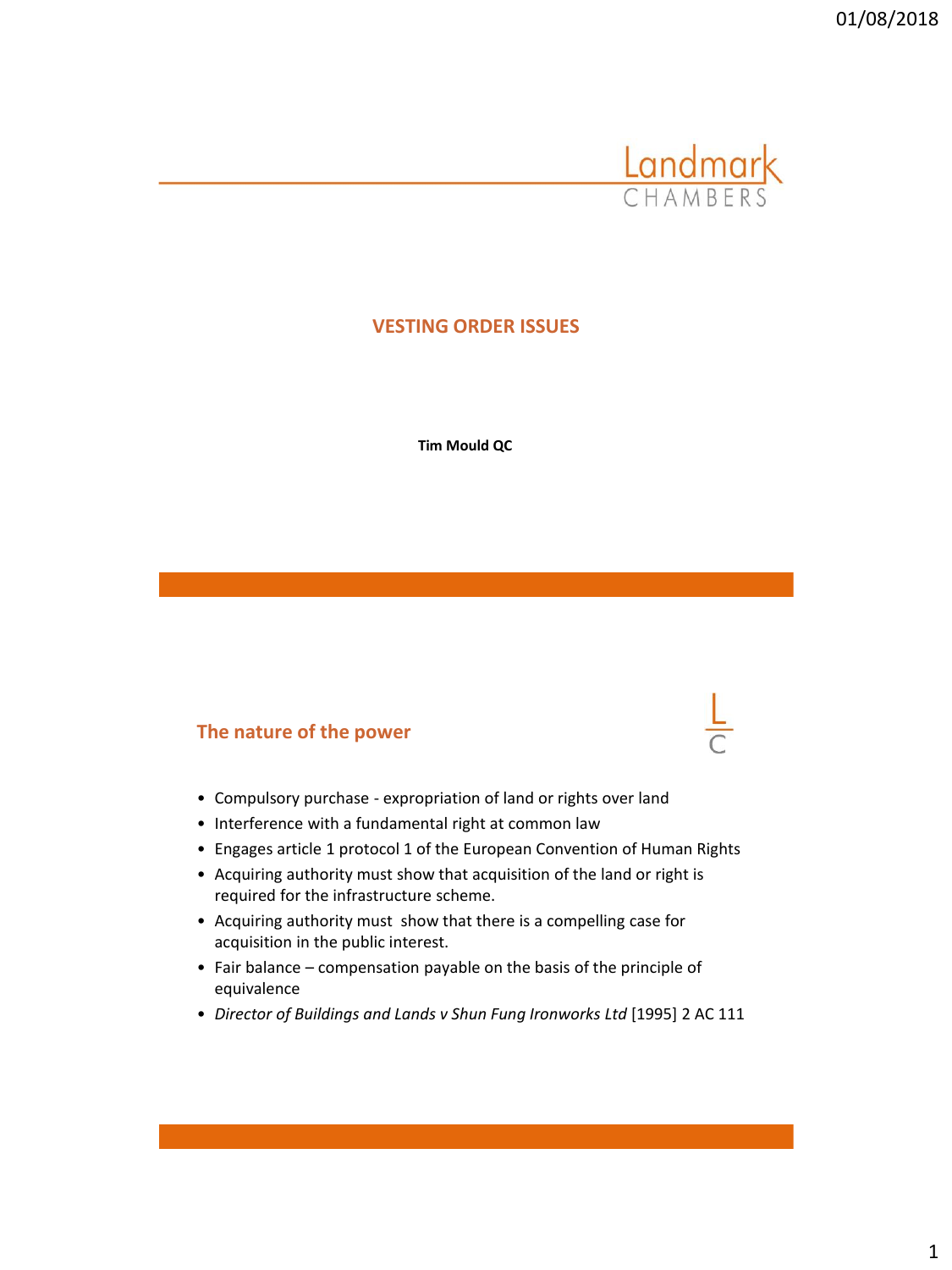$\frac{L}{C}$ 

### **Some vesting order statutes**

- Local Government Act (Northern Ireland) Act 1972 sections 96/97
- Planning (Northern Ireland) Order 1991 article 87
- Roads (Northern Ireland) Order 1993 articles 110-115
- Housing (Northern Ireland) Order 1981 articles 31-31B and 87

# **Preparing and justifying a vesting order**

- Procedure for acquisition schedule 6 to the LGA(NI) 1972
- Purpose what is the scheme?
- Need why is the scheme necessary?
- Delivery land assembly, incumbrances, planning permission, finance, viability and investment issues
- Vesting order why is the land required for the scheme?
- Alternatives to the scheme, to the acquisition or use of the land for the scheme?
- Negotiation why has the land not been secured by agreement?
- Compensation what is the likely cost of acquisition?
- Settlement what are the terms upon which objections might be resolved?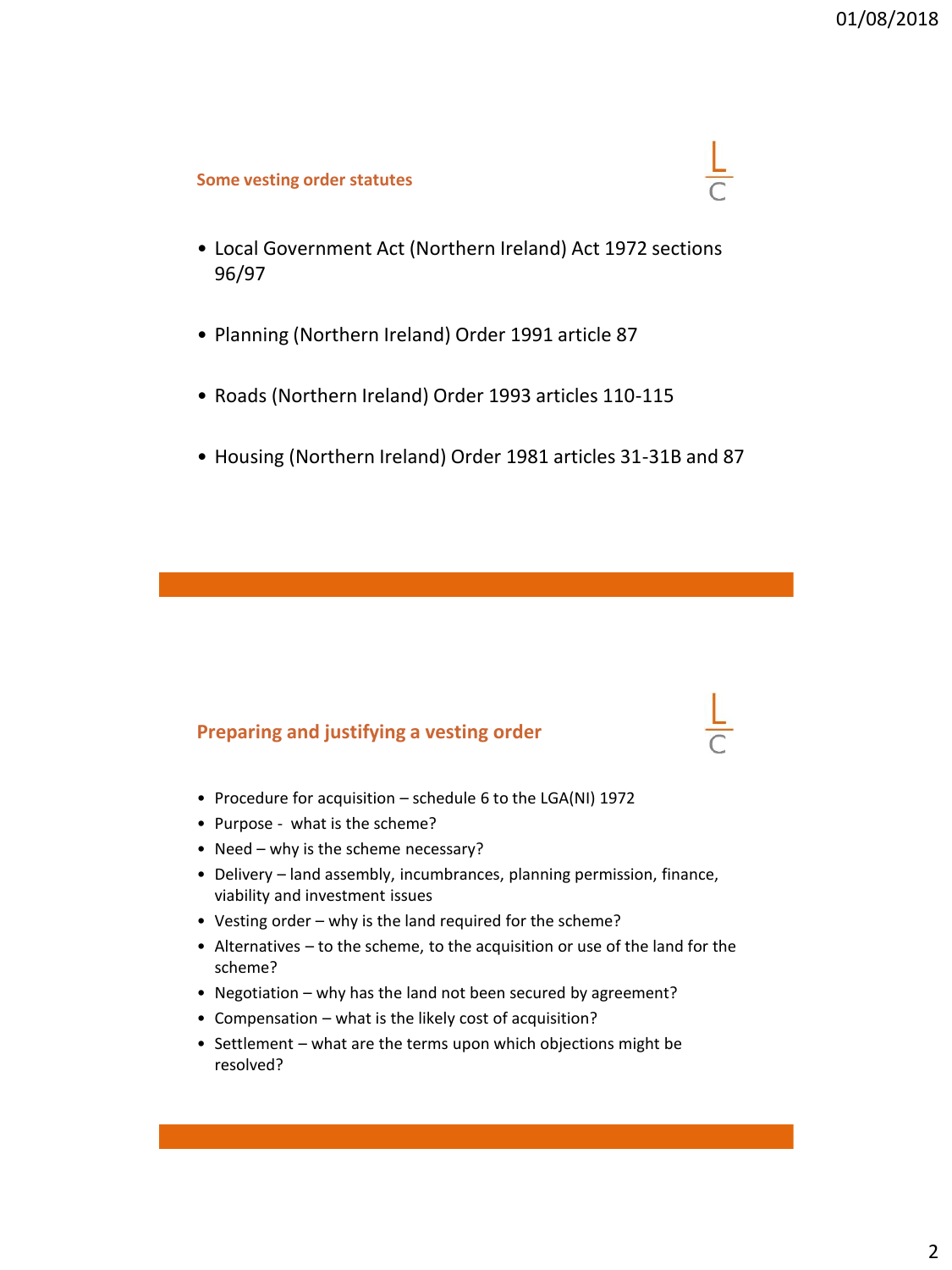## **Compensation Code**



- Land compensation statutes, case law and practice
- Land Compensation (Northern Ireland) Order 1982
- Land Acquisition and Compensation (Northern Ireland) Order 1973
- Planning Blight (Compensation) (Northern Ireland) Order 1981
- Lands Tribunal and Compensation Act (Northern Ireland) 1964

### **Land compensation – the basics**

- Parts III & IV of the Land Compensation (NI) Order 1982
- Article 6 rules for assessing compensation
- Rule 2 the market value rule
- Rule 6 disturbance
- Rule 5 equivalent reinstatement where no market for the land
- Article 6 scheme disregards Pointe Gourde
- Article 8 severance and injurious affection
- Articles 12/17 planning assumptions and certificates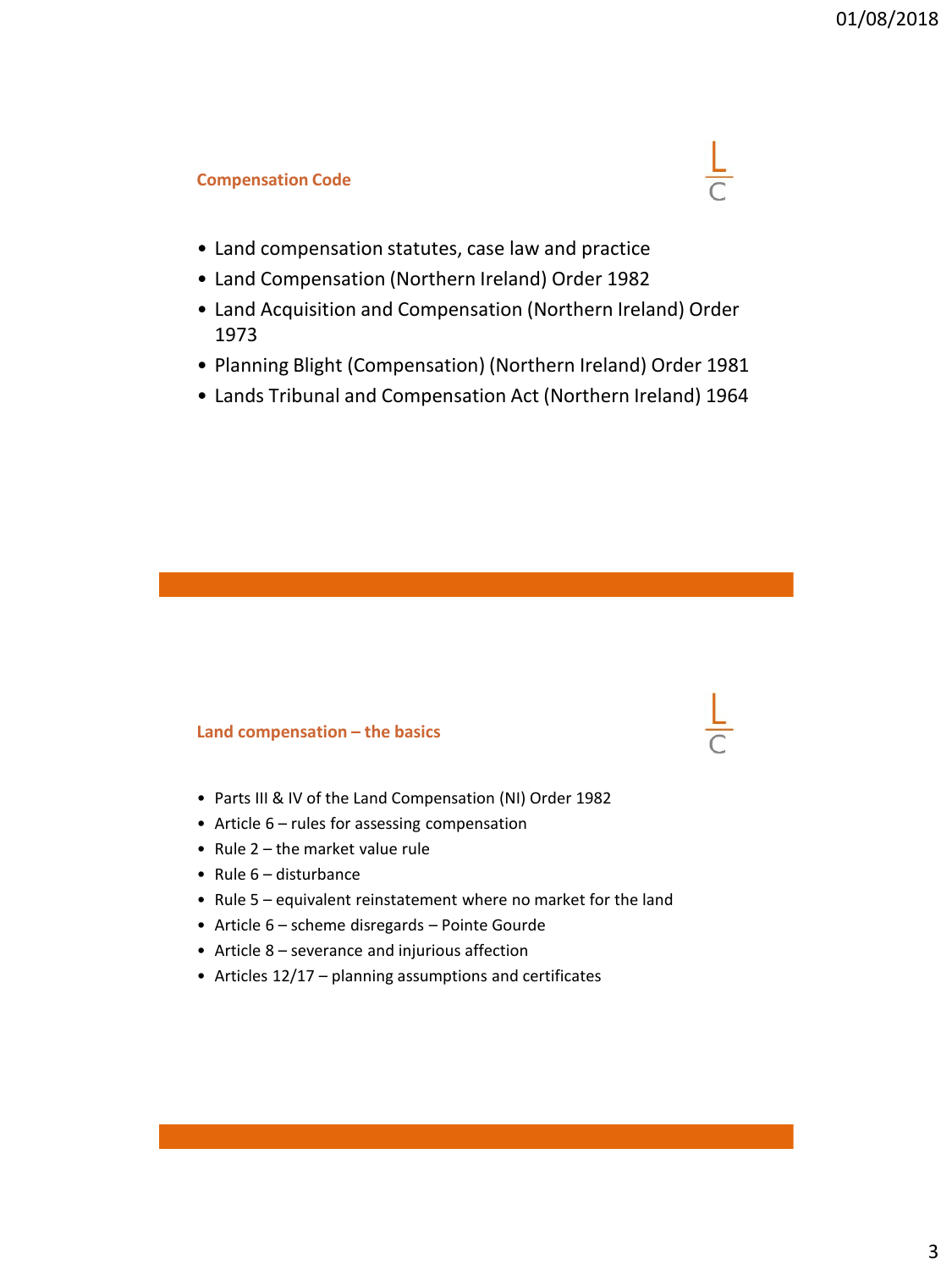# **Land compensation – the basics**

- Land Compensation (NI) Order 1982
- Article 18 compensation for interference with private rights
- Article 5 particulars of claim and costs
- Articles 3 and 4 dispute resolution by Lands Tribunal
- Article 19 right to advance payment of compensation
- Part II claims depreciation resulting from use of public works
- Blight notices advance purchase and qualifying interests
- Compensation for disturbance sections 37/38 of LAC(NI)Order 1973
- Statutory loss payments Part IV of LAC(NI)Order 1973

# **Legal challenge**

- Vesting orders paragraph 5, schedule 6 to the LGA(NI) 1972
- Conventional public law grounds of challenge
- Compensation decisions of the Lands Tribunal
- Section 8 of the LTCA(NI) 1964
- Appeal on a point of law by way of case stated to the Court of Appeal

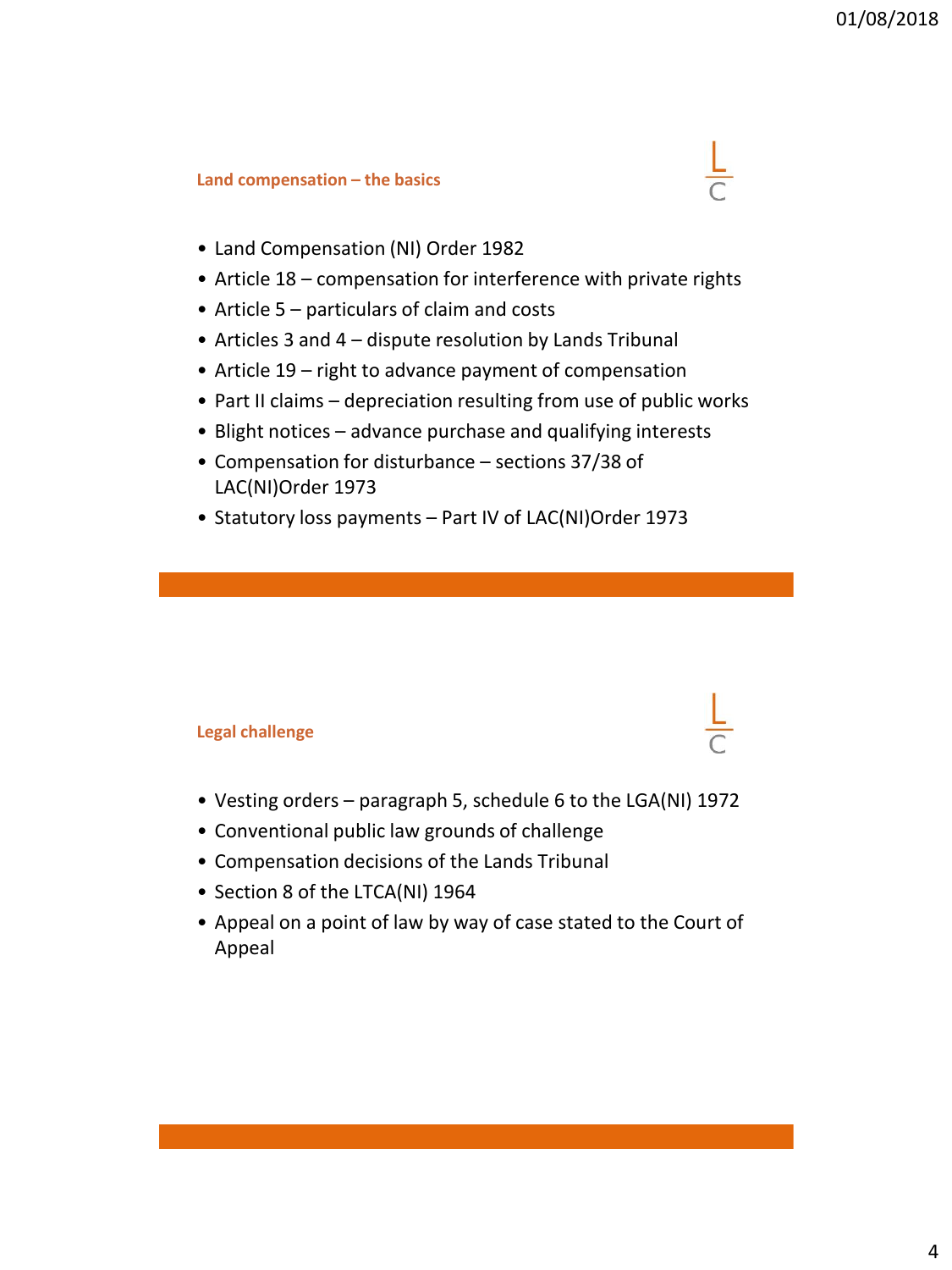

**Vesting order issues in infrastructure cases Part II** 

**Jenny Wigley**

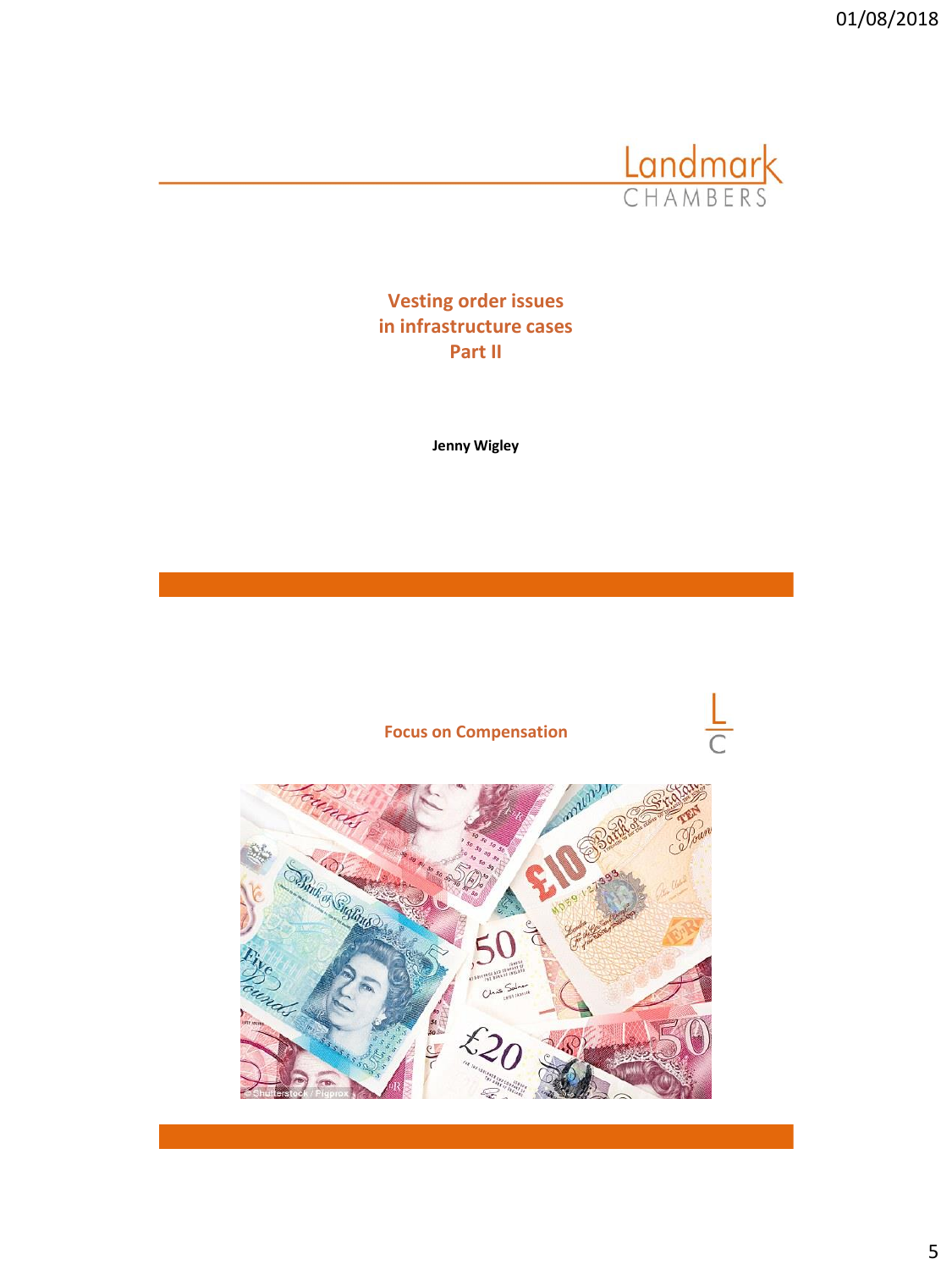## **Compensation for Compulsory Acquisition Legislative Framework**

#### • Lands Tribunal and Compensation Act (Northern Ireland) 1964

- Land Acquisition and Compensation (Northern Ireland) Order 1973;
- Land Compensation (Northern Ireland) Order 1982;
- Planning Blight (Compensation) (Northern Ireland) Order 1981.

# **Focus on value of land taken The Land Compensation (NI) Order 1982**

• *The amount which the land if sold in the open market by a wiling seller might be expected to realise*

Subject to –

- Rules 3 to 6 in Article 6(1)
- Disregards of effects on value attributable to *inter alia* the scheme Article 6(2)(b)
- Planning assumptions: Articles 12 -17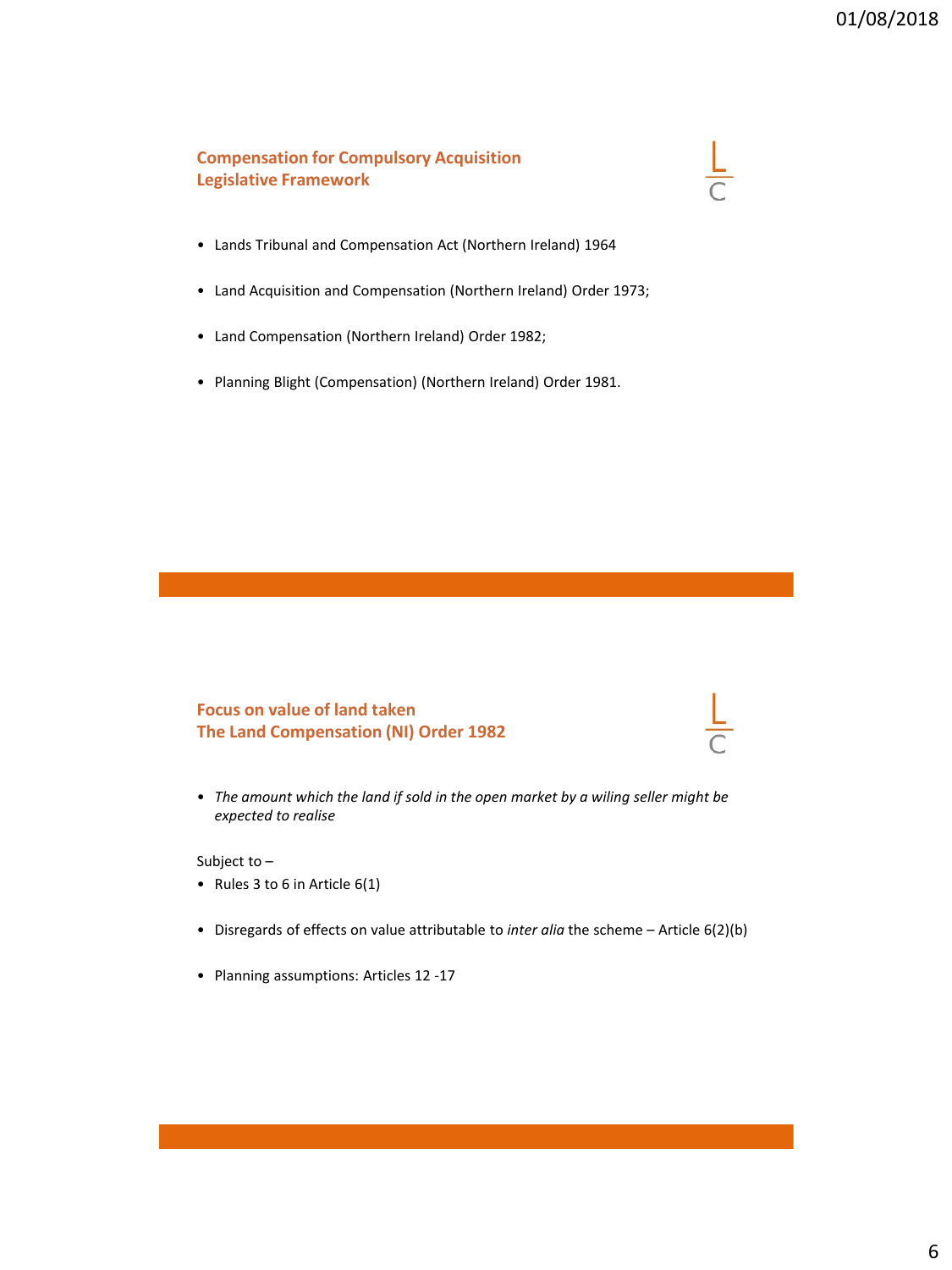### **Pointe Gourde**

- The "no-scheme" rule
- Compensation for compulsory purchase is to be assessed disregarding any increase or decrease in value solely attributable to the underlying scheme of the acquiring authority
- Established and developed by case law



- Homes and Communities Agency v JS Bloor (Wilmslow) Ltd [2017] UKSC 12
- Interaction between statutory planning assumptions (similar to Articles 12-17) and statutory disregards (Art 6(2)(b)) and no-scheme rule
- Decided under statutory planning assumptions as they were n 1961 Act prior to changes made by Localism Act 2011 and prior to changes made by Neighbourhood Planning Act 2017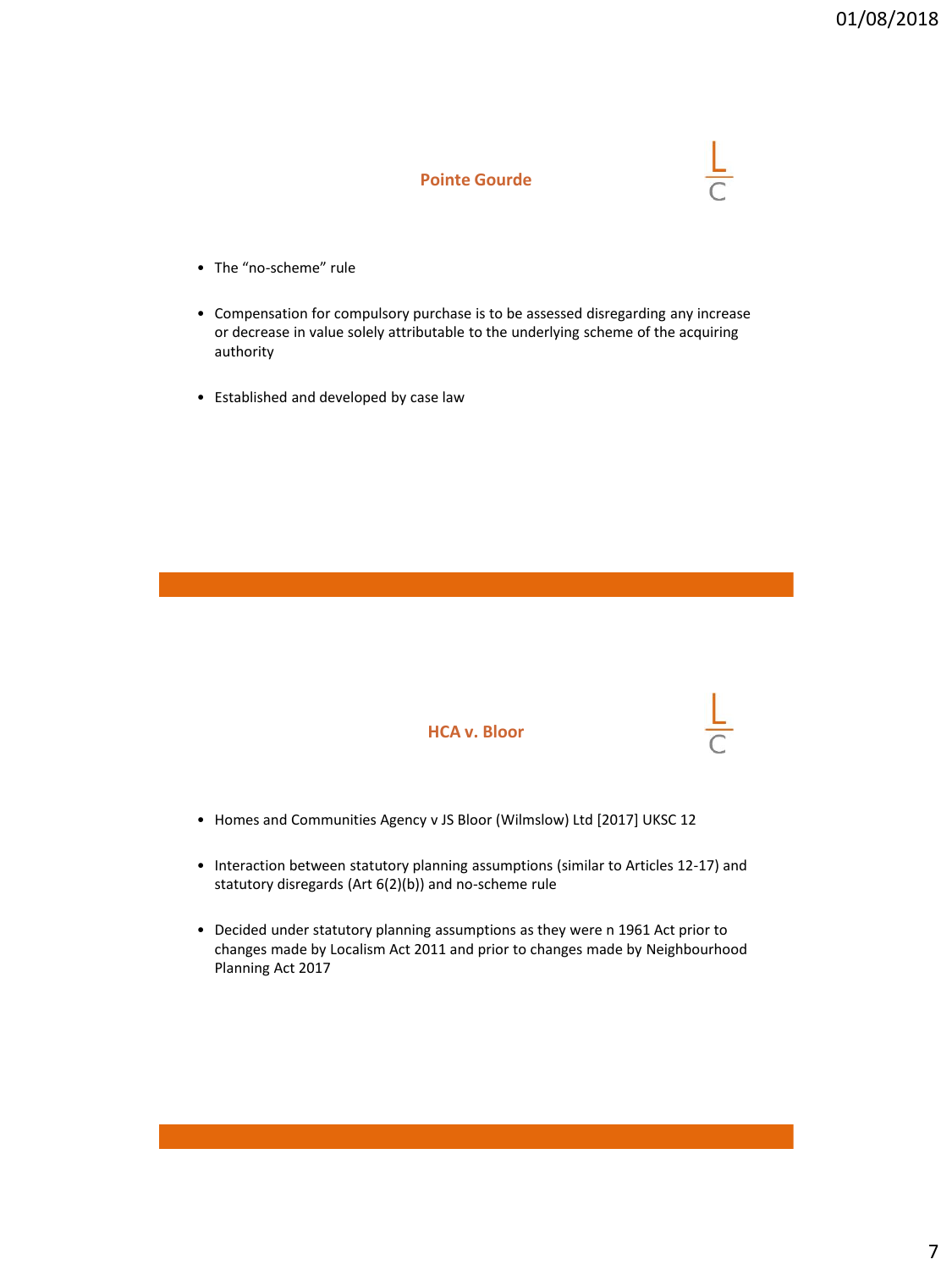

- Two parcels of grazing land subject to CPO for business park
- Lands had long been identified as having development potential
- At valuation date, lands fell within strategic regional site allocated for scheme in statutory development plan and for variety of uses



- Bloor's claim based upon potential residential development value in no-scheme world
- HCA argued that application of statutory planning assumptions and no-scheme rule restricted valuation basis to existing use only
- Upper Tribunal (Lands Chamber) found 50/50 chance of planning permission for housing in no-scheme world - £746,000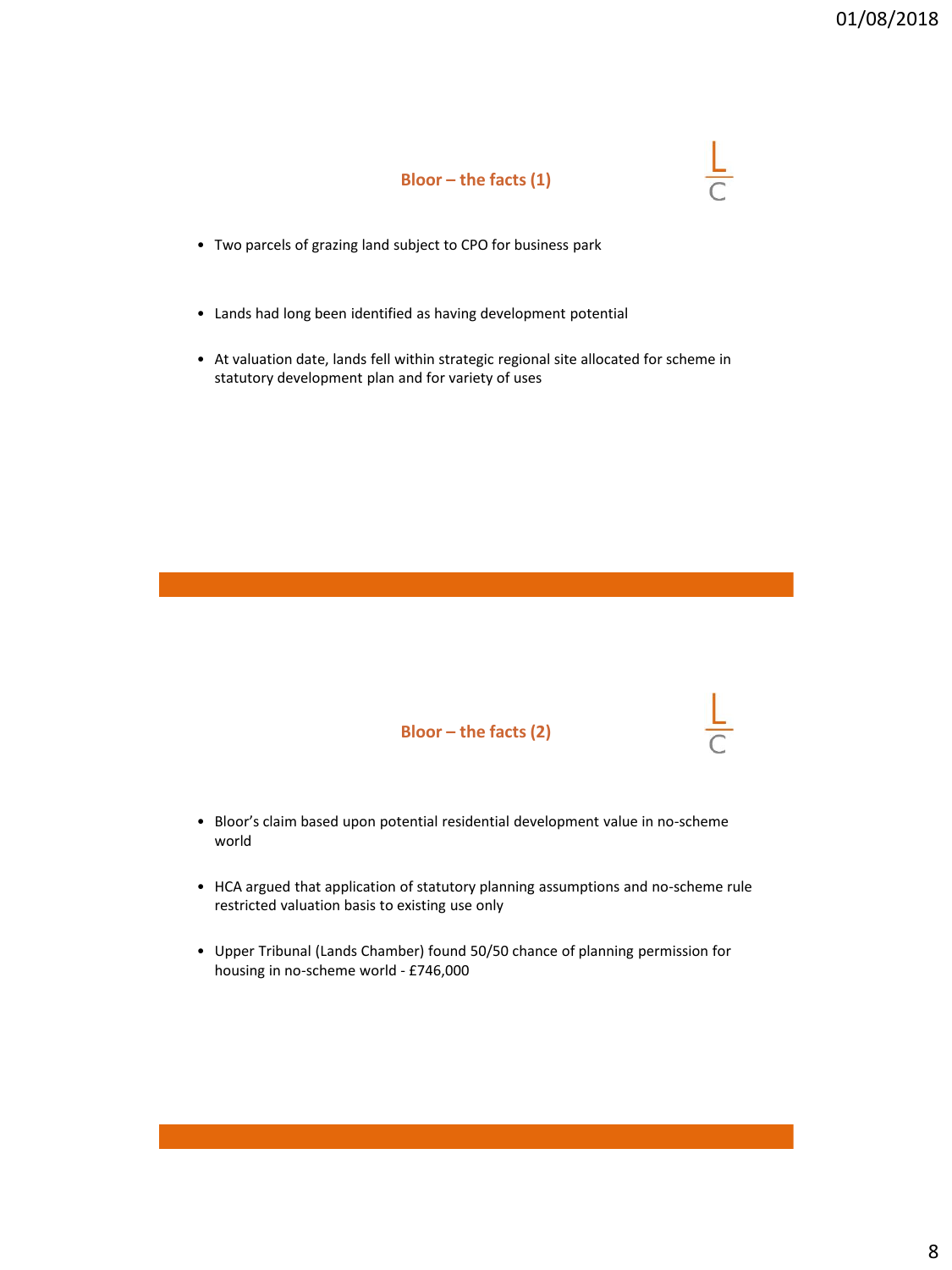### **Bloor – the Tribunal Approach (1)**

- Statutory planning assumptions (s.16 / Article 14)
- Assume that planning permission granted for a specified range of purposes on cancellation assumption
- Cancellation assumption that scheme of acquisition *in respect of the reference land* was cancelled at the date of the notice to treat
- Here, Bloor's land would have enjoyed reasonable prospect of residential development on cancellation assumption
- BUT resulting increase in value must be disregarded as attributable to the CPO scheme – since *on statutory assumption* release of Bloor's land for housing unlikely in absence of scheme proposal

### **Bloor – Tribunal Approach (2)**

- Statutory scheme disregards (Art 6(2)(b)) and no-scheme rule
- If CPO scheme (KBP scheme) failed, planning policies applicable to reference land at valuation date would remain in existence
- Prospective purchaser of reference land would judge those policies as giving "some extra hope value" of a planning permission for residential development
- Applying no-scheme rule, that hope value provided proper basis for valuation of the reference land in accordance with rule 2 (equivalent in NI, Art 6(1)(2) of 1982 Order)
- See Tribunal's decision at [91]-[98]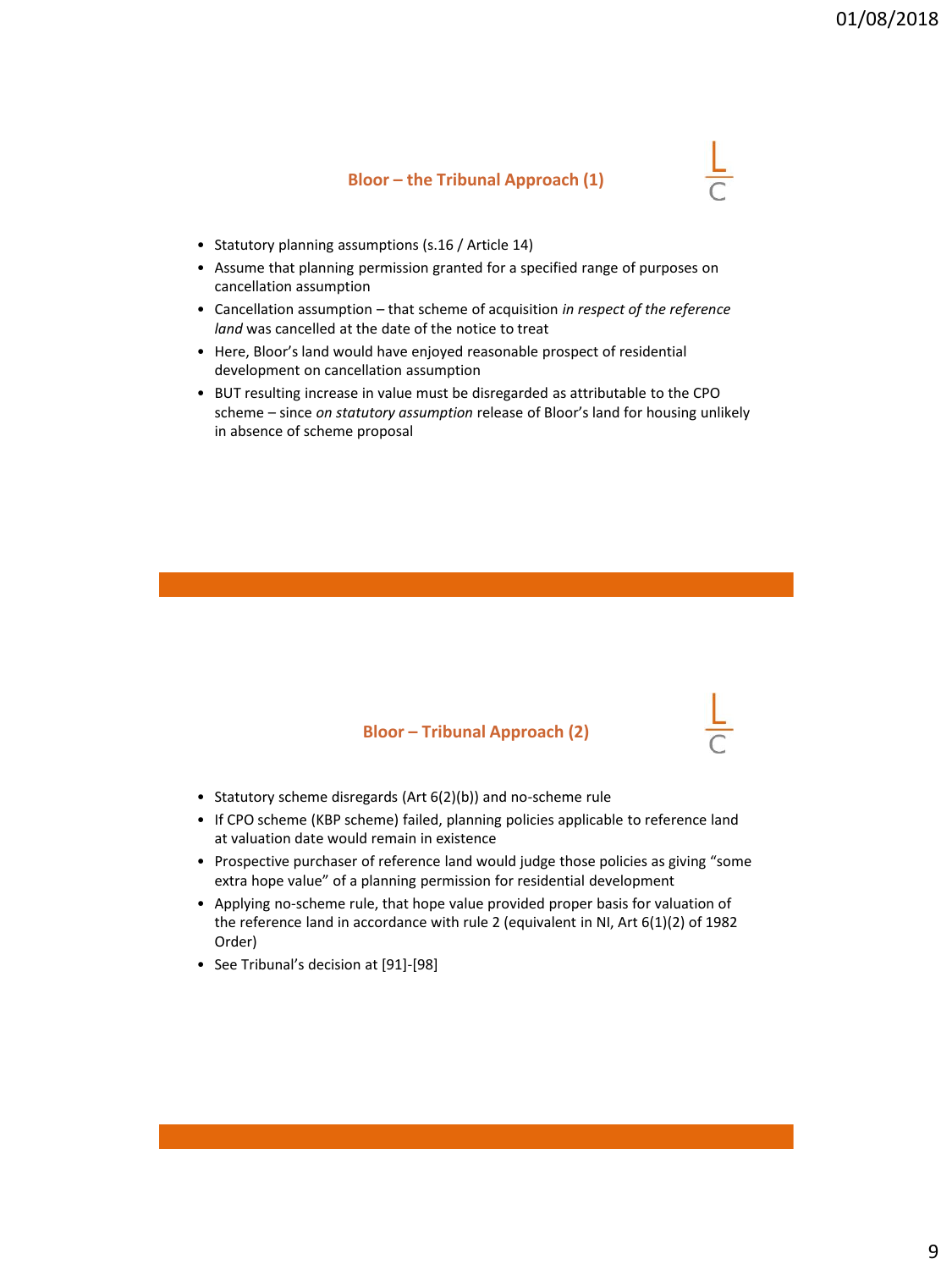#### **Bloor – the issues on appeal**

- Was the Tribunal wrong to ascribe hope value beyond the statutory planning assumptions?
- Did the no-scheme rule permit the Tribunal to base its valuation on the *planning policies* in the statutory development plan that sought to promote a business park (i.e. the scheme) and residential development on part of that site?

#### **Bloor – in the Supreme Court**

- Tribunal clearly entitled to regard the underlying planning policies as potentially relevant to prospect of development of reference land in no-scheme world [36]
- Statutory planning assumptions work in favour of claimant not against him and permit him to argue for prospective value under other provisions of compensation law [37]
- Right to claim for potential development value is long settled [38]
- Application of no scheme rule may affect assumed planning status of reference land [39]-[40]
- In particular, may produce more favourable basis for valuation [40] the *Jelson* cases